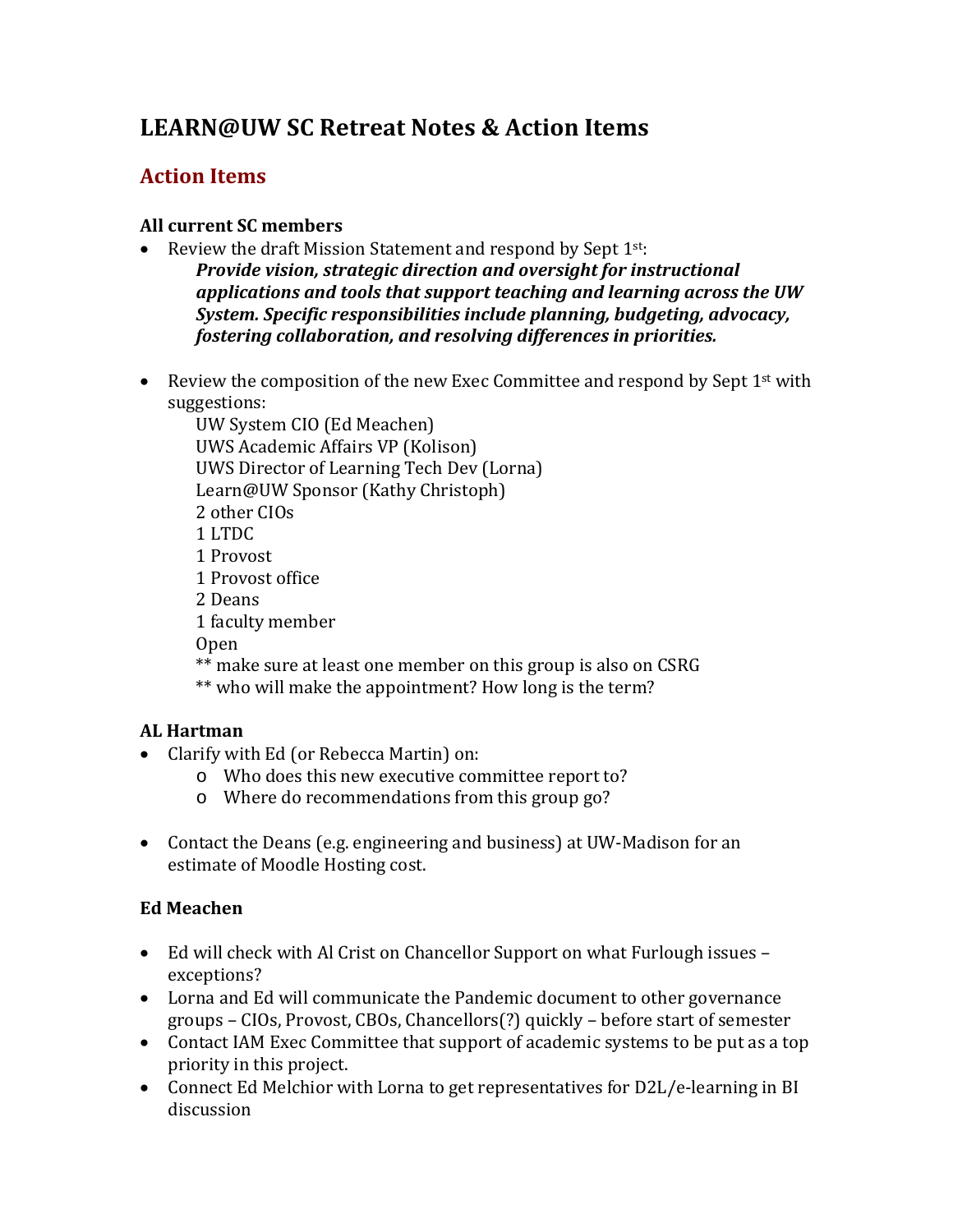### **Lorna Wong**

- Draft a guideline for non-affiliated usage of D2L
- Lorna and Ed will communicate the Pandemic document to other governance groups
- Convene a small group to explore the current Synchronous Tool
- Lorna and Peter will convene the Faculty Survey group to prepare for next round of survey – target Spring 2010
- Put Formula support for HTML editor on Account Manager agenda
- Report retreat outcomes to LTDC and Site-admins

# **Jeanne/ Life Cycle Task Force**

- Pandemic Planning:
	- o Life Cycle task force: add CBO on the recipient list
	- o Life Cycle task force: write a one-pager exec summary for quick read
	- o Bring back for SC approval soon early August?
	- o Get a attention catching title? *If you think D2L is savior in Pandemics, read this !*
- Start conversation on CMS transition / exploration and come up with some recommendation to the SC – target date – October meeting

### **Peter Mann**

- o Initiate SLA team with a revised SLA by October Meeting
- o Prepare budget for extension of application technical support FTEs for Academic Systems budget for next year, or this year on special request if needed.
- o Lorna and Peter will convene the Faculty Survey group to prepare for next round of survey – target Spring 2010
- o Prepare budget for Streaming Media Service support for Academic Systems Budget next year
- o Complete elwg-Models report by Oct Meeting

# Meeting Notes

# **Learn@UW Steering Committee – Mission revisited – Al & Kathy P**

- Review historical role of the SC in relation to other technology groups
- Discuss possible changes
- Affirm mission going forward

The original mission statement and charge from 2003 was reviewed. Ed gave a brief review of the technology governance groups, suggested Steering Committee be changed into Executive Committee, since we have moved way beyond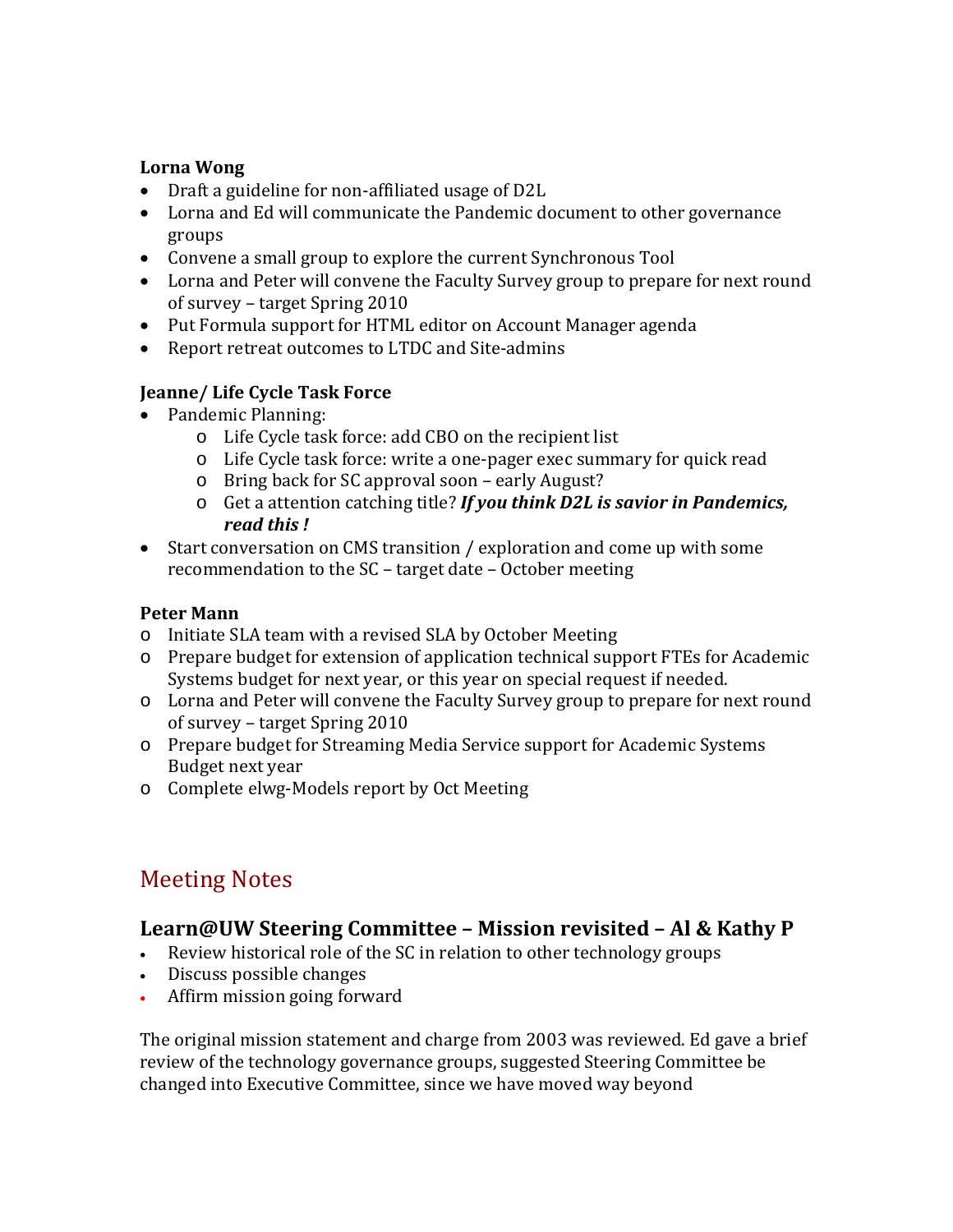Implementation stage. Should be more intentional about committee membership with strong academic composition at the leadership level.

The Exec Committee should be the channel of communication to Provosts, UWS Academic Affairs, CIO, and other governance bodies, brings budget requests for academic systems forward to CSRG, need to play a more proactive role in advocating technology in teaching and learning. Keywords for Mission:

Instruction Technology Learning<br>
Budget Planning Advocacv Advocacy Conflict resolution Fostering Collaboration<br>Students Integration Vision Strategic Integration Vision Strategic

LTDC – responsible for efficacy and acquiring the technology for the campuses, does planning, exploring, investigating. Emerging technology should bubble up to this Executive Committee. The Site-admin group (some overlap with LTDC membership) is somewhat equivalent to the collateral group for SIS in D2L.

Composition should include:

UWS Academic Affairs – Steven Kolison might be a candidate to this group Faculty/Dean/chair/OPID CIO LTDC chair or rep Provost/Assoc provost for teaching and learning Learn@UW sponsor – Kathy Christoph

# **Learn@UW Utility Updates**

• **D2L Contract Status – landscape of current CMS market –Ed /Lorna** Contract signed for 5 years, dated back to July 2008. The price is stable with annual increase of only student licenses. CSRG has approved the request for true-up cost and additional disk - \$161,000 for this year. We have in fact 4 years until 2013.

**Discussion on exit strategy and planning for the future** - Ruth pointed out DOA's expectation that we start exploration of alternatives during the next couple of years. The group agreed that exploration should start soon, with the intent to explore the market, open source vs others, alternative strategies of collection of tools (best of breed). Current D2L concerns are litigation outcomes, lack of open API. However, D2L is active in IMS standard body, is opening up API and integration options, e.g. Oracle SAIP.

Ed suggested starting 2010, others agreed that it is too early to start drafting an RFI/RFP, but exploration should start this year. Need a group. Elwg-Life Cycle group or LTDC group are good candidates.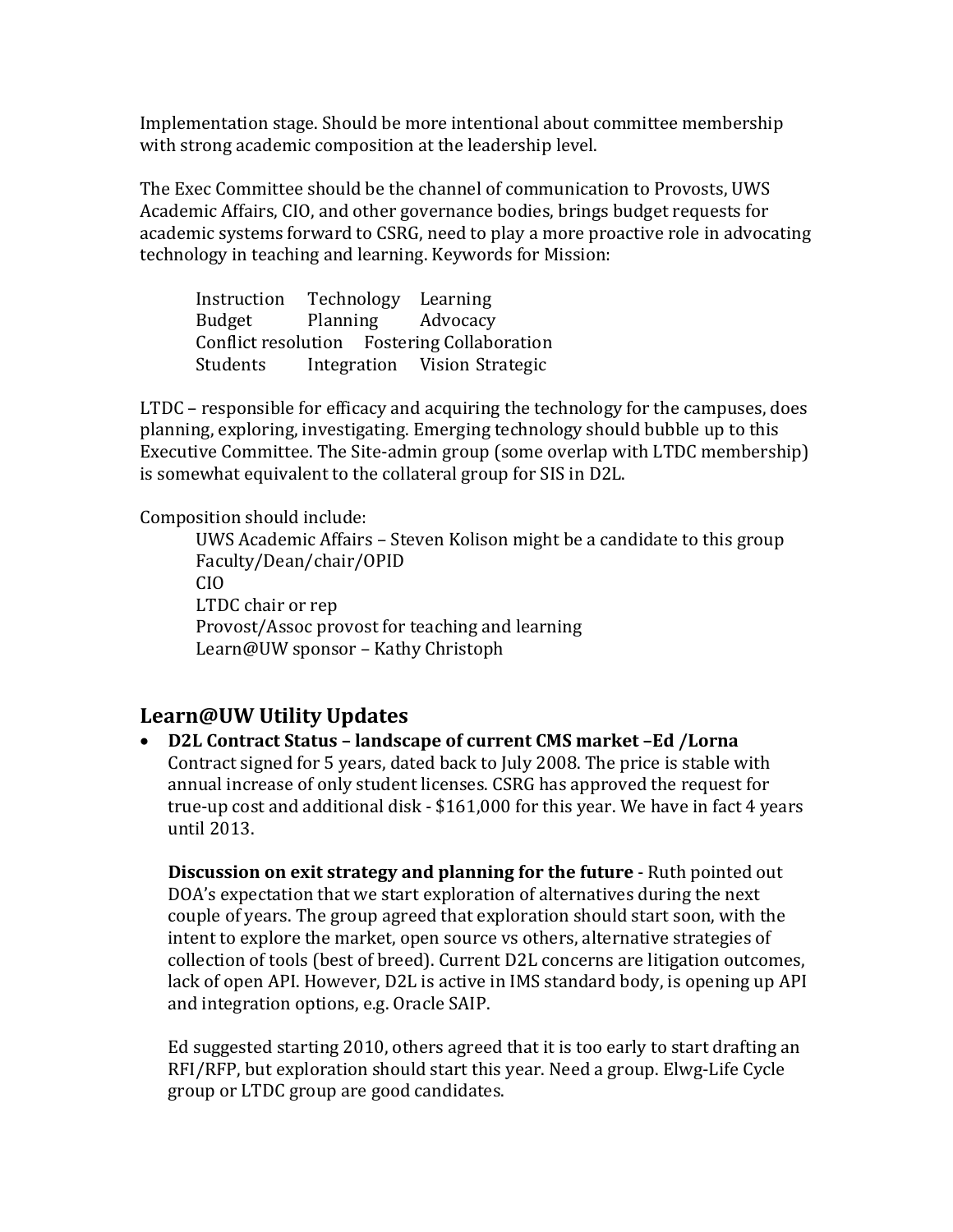#### • **Data Cleanup progress and next step – Lorna Wong**

Data cleanup process is progressing according to plan for the first iteration (pre-Fall 2005). Un-enrollment completed end of June. Actual purging of files will start soon. Delay caused by upgrade and newly improved tool just released. The Data Cleanup Hot Team has rolled out the 2nd iteration schedule to start in the Fall, will then catch up to pre-Fall 2007 courses. Yearly schedule will continue.

### • **SLA review Hot Team report – Peter Mann**

SLA is an agreement between UWSA and Learn@UW Utility. Last reviewed Jan 22, 2007. Peter will form a group of Site Admins and Utility tech folks, plan to divide labor by pairing up folks with expertise on certain sections. Will include new topics on emerging security issues, data cleanup, restore, 3rd party integration, upgrade schedule planning, service requests, QA/Beta environments, Utility stakeholder communication plan. Target date – end of Sept, 2009.

#### • **D2L Feature Requests Hot Team report – Mary Mielke**

The SA Hot Team is revived to deal with the feature requests reported by SAs. Hope to vet and present collective UWS request in an organized fashion with tracking to D2L Community Site and JIRA for cross reference. Hot Team members: Mary Mielke, Joan Weckmueller, Carl Rosa, Sharon McCarragher.

#### • **Non-affiliate User License – Ed/Al/Lorna**

We pay D2L for 5,000 non-affiliated licenses on a yearly basis, that amounts to  $\sim$ \$28,000. There is no easy way to keep track of these licenses automatically, nor any good guidelines for SA to follow. We agreed that we will ask SA to keep track of the users but will not request for a formal regular report. Lorna will draft a short definition of non-affiliated users to be reviewed by the SC.

# **Data /Report Discussion**

### • **Reporting Need from D2L data – Mary Alice Muraski**

Current reports available from D2L are not adequate. Utility supplements with their own reporting. D2L Analytics Tool is expensive, produces only limited information currently, and only available for hosted clients. We are working on getting D2L to make data available to generate our own query. The Reporting Hot Team would like to collect reporting needs from the SC and admins.

Suggestions from Kathy C & others: number of students enrolled, courses in general, transaction based information, be able to tell success stories related to achieving student learning outcomes, login thresholds for academic success, able to identify active learning interactions, or longitudinal data on faculty use of features to identify best practices …etc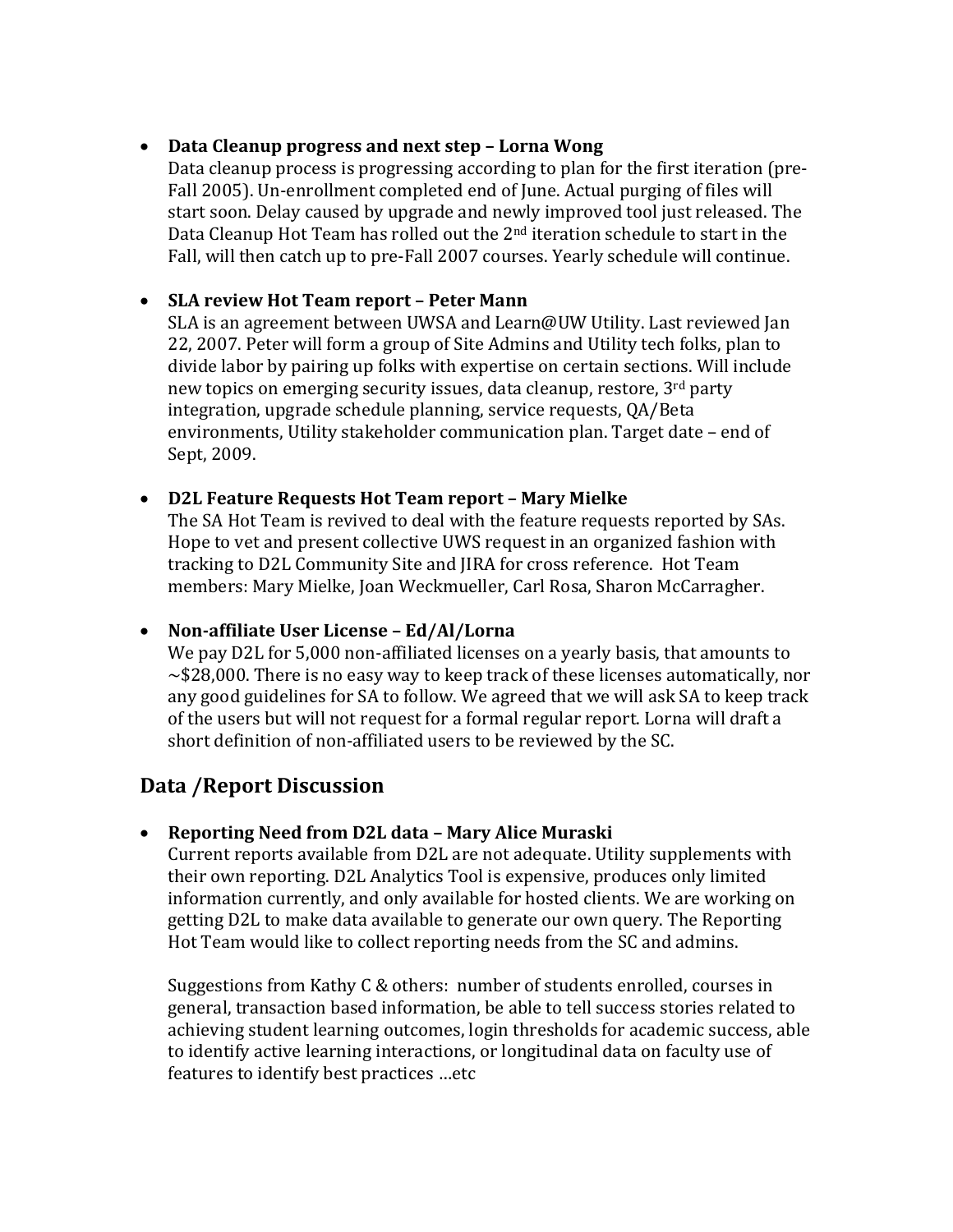Ed: In about three months, there will be a cross enterprise BI requirement group formed to gather reporting requirement needs on all systems, led by Ed Melchior at UWM. Ed will ensure representation from our group.

### • **Teaching & Learning Survey – Peter Mann**

A faculty survey on CMS usage was conducted Spring 2007. Should we consider re-doing a similar survey – Spring 2010? Survey may support next steps in RFP, may get additional input for functionality needs etc. Should look at ECAR student data as reference. Caution: be careful of survey fatigue, only survey if action will be taken on outcome, should also use the elwg-LOR survey on digital resources as a reference.

Will form a group to work on the logistics and to review the questions – Andy Speth, Jeff Bohrer, Peter Mann, Al Hartman, Lorna Wong.

# **Operation Support Discussion**

- **Review Need for Extension of Learn@UW support Services – Peter Mann** Growing usage of Learn@UW brings the need to revisit the current "best effort" support model. [refer to handout]. Peter brought up the potential burnout of the two FTE application technical support and that additional FTE can potentially allow more development work to be accomplished. Ed suggested a proposal for funding for additional personnel for the next budget year. We can potentially submit another request to the CSRG for the current year, but we will need very persuasive rationale. Short term reasons can be effect caused by staff taking furlough days, while long term rationale will be mostly relying on growth. Next CSRG meeting is in September. Ed will check with Al Crist on Chancellor support for flexibility on furlough days for Learn@UW support staff.
- **Production Upgrade schedule – weekend possibilities – Jeanne Blochwitz** The current upgrade schedule is weekday evenings for planned outage of less than 12 hours, and consideration for weekends if the outage is estimated to be longer than 12 hours. Increasing demand for access leads to weekend consideration but there is really no good times, even weekend outage will inconvenience a segment of users. Other improvements on upgrade scheduling include 'blackout' period that best match campus semester schedule, doing smaller / frequent upgrade to avoid long outages, and posting planned outage one year out. [refer to handout.]

# **July 29**

# **Supplementary e-learning Services**

• **Synchronous Tool – ExtendLMS – Marcia Baird & Lorna Wong** ExtendLMS is a current Utility that supports Adobe Connect and Presenter, the web conferencing tool that supplements the D2L synchronous chat and whiteboard feature. Usage since 2006 has been steady but not overwhelming.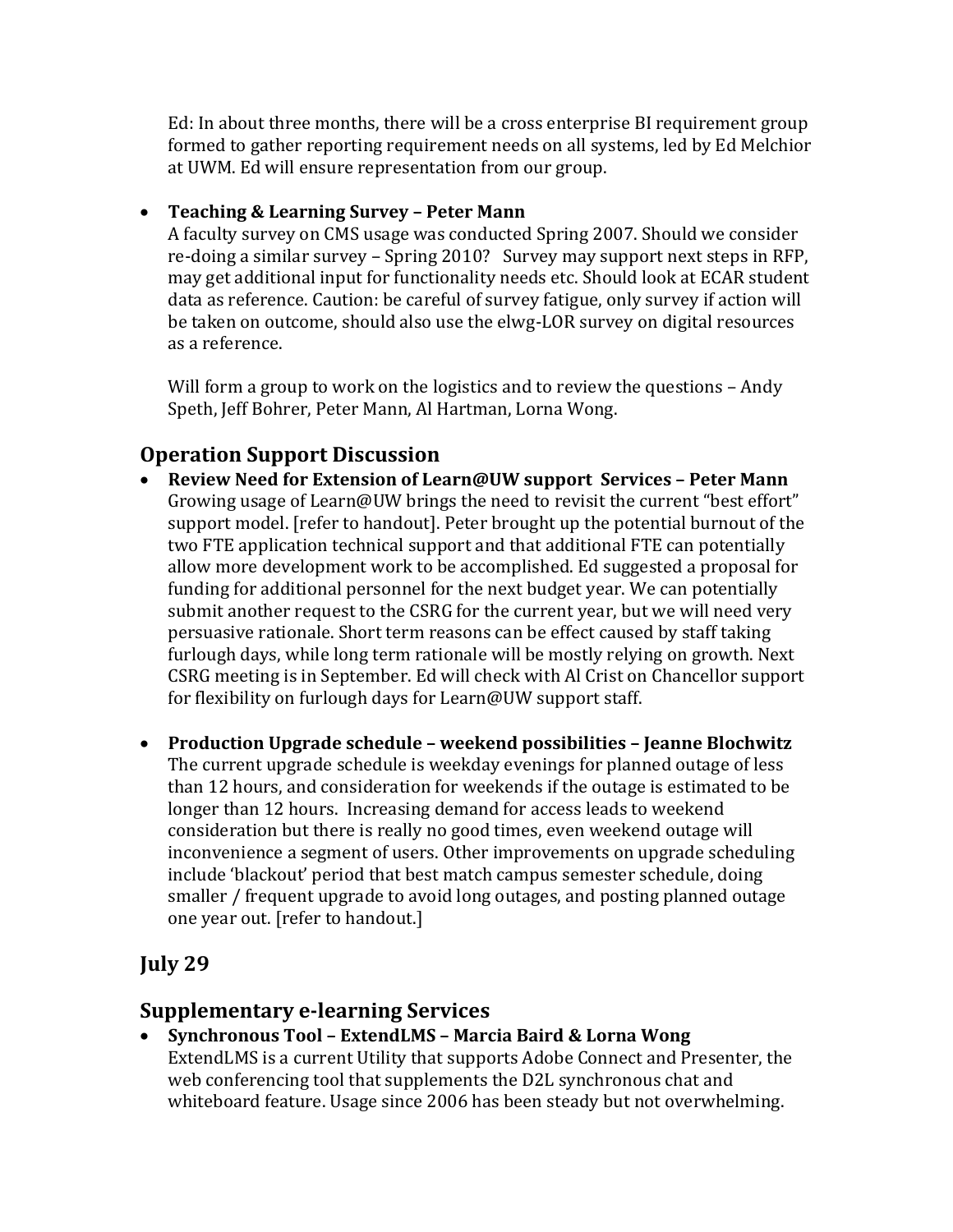Need better promotion and usage tracking to determine growth. The SC endorsed to convene a small group to review the current usage, needs, cost models offer by vendors, and explore the new Elluminate Tool that is directly integrating with D2L. [refer to PPT for detail]

### • **Streaming Service – Peter Mann**

Streaming Service for UW campuses in wmv, QT, Flash and Real (will discontinue soon) is currently hosted at DoIT Streaming Services. Usage has been steady but is growing at a rapid pace with increasing popularity of rich media in instruction. Ed asked the support cost be part of the Academic Systems budget for the next year. Suggestions for a e-learning tools suite approach for budget request, and a catalog of tools for users may be valuable.

[refer to PPT for detail]

# **e-Learning Work Group Task Force Reports & Discussion**

o **Models for Provisioning e-Learning Systems Task Force- Peter Mann** The task force studied various areas that a utility model needs to address. A formal report will be finalized by the next meeting in October.

Ruth alerted the group the Procurement Office should be involved early on in the process; trying to negotiate a 'best' price as one campus purchasing for other campuses is not the best route because no campus is obligated to pay any negotiated price. SaaS (Software as a Service)is becoming popular, but IT needs to be involved in the decision, as it can be much more expensive in the long run. The advantages and disadvantages of centralization and decentralization need to be carefully considered.

[refer to PPT for details]

#### o **Life Cycle Planning Task Force – Jean Blochwitz**

The task force worked on various phases of a life cycle and issues that occur in each. A Final report will be completed before the next meeting in October.

Kathy Pletcher brought up the area of 'Adaptation' – we should consider the trust and usage of the current users, the investment we put into the system, and ways to adapt the current platform to fit the changing needs of users, without necessarily transition over to an entirely new platform or environment.

#### *Charges to the Task Force:*

Look at emergency exit strategy

Look at ' various ways forward' from current CMS – recommend process to SC to satisfy the commitment to DOA on a near future RFP like process prior to end of current contract.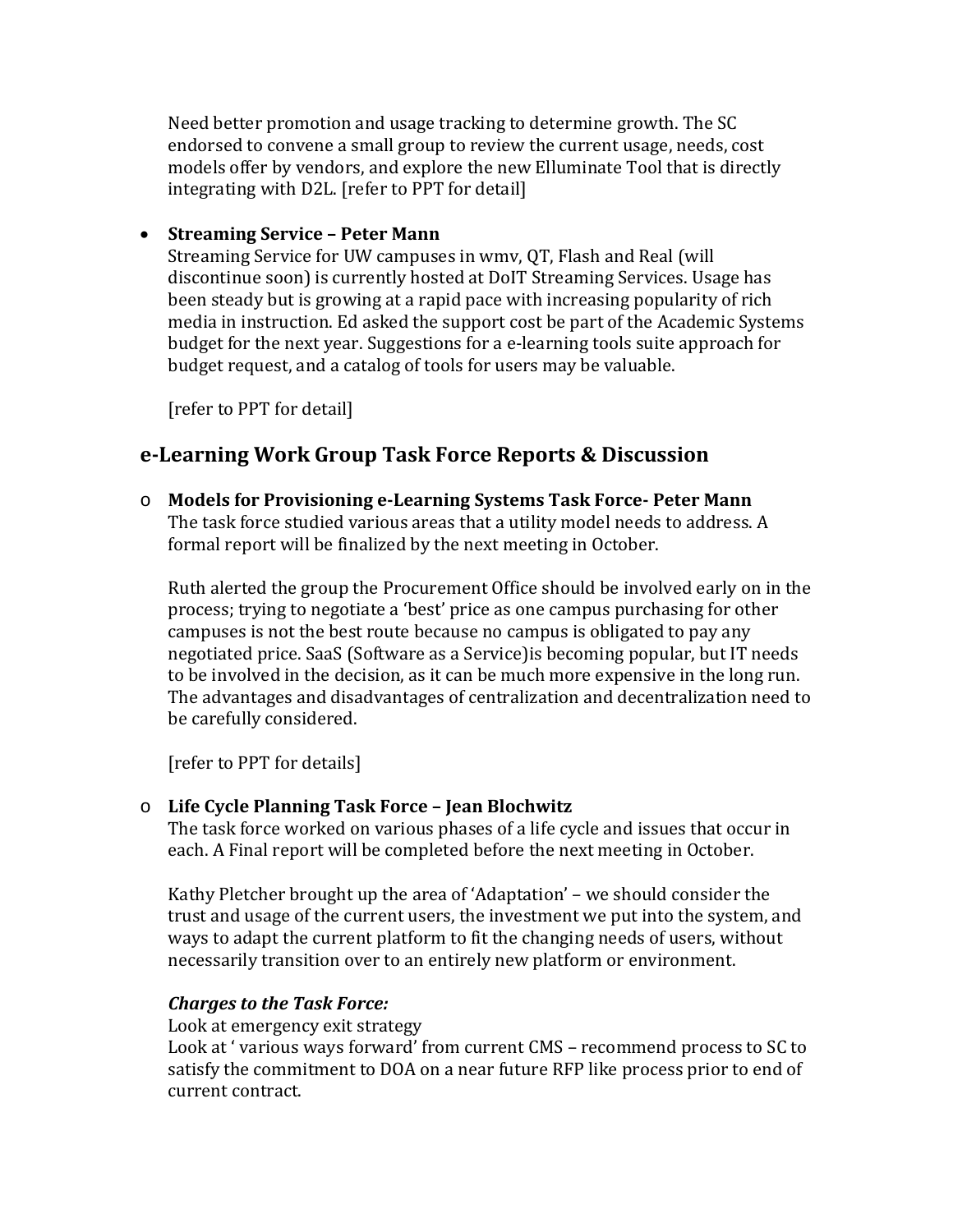#### o **Pandemic Planning – Jeanne Blochwitz**

Jeanne distributed the Pandemic Preparedness document that was sent to the SC prior to the retreat. The Life Cycle group prepared this document as part of their study.

Discussion on the need to have some consistency across UW System in response to a pandemic, and possibility to share resources among campuses should be brought to Academic Affairs? Chanecllors?

The SC commended of the thorough work and asked for the following actions: \*\* Life Cycle task force: add CBO on the recipient list

\*\* Life Cycle task force: write a one page executive summary

\*\* Bring back for SC review/approval

\*\* Lorna and Ed will move this to other governance groups

\*\* Get a attention catching title? If you think D2L is savior in Pandemics, read this !

### o **Elwg-LOR Task Force – Andy Speth**

Andy distributed the Final Report from the task force, and reported extensively on the faculty survey on use of digital resources, current D2L LR features, advantages and caveats of a repository implementation. Alan Wolf reported on the UWDCC repository and new initiative, and Scott gave a summary of the external successful repository initiatives including connexions, Merlot and educommons.

[refer to PPT and distributed report for details]

SC members concurred with the finding that faculty in general do not have a clear understanding of digital repository. Many other repository initiatives have not taken off. They feel that campuses have numerous ways of storing files, and additional repository will not be used.

#### o **UWS-IAM project – how it relates to Federated ID management for elearning systems – Keith Hazelton**

Keith gave an overview of the IAM concept – identity and access management revolving around pulling individual information from various authoritative sources and grant proper access to the individuals on various systems after proper authentication. He then gave a brief description of IAM/HRS project using Oracle Suite in conjunction with the open source identity provider – Shibbeleth. This authentication process can eventually be used to replace the IAA authhub which has recurring technical issues. Federated IAM using InCommon framework for cross campus authentication is possible. This will not solve the difficulty of cross campus course sharing need as other issues need to be resolved from registration and SIS perspective.